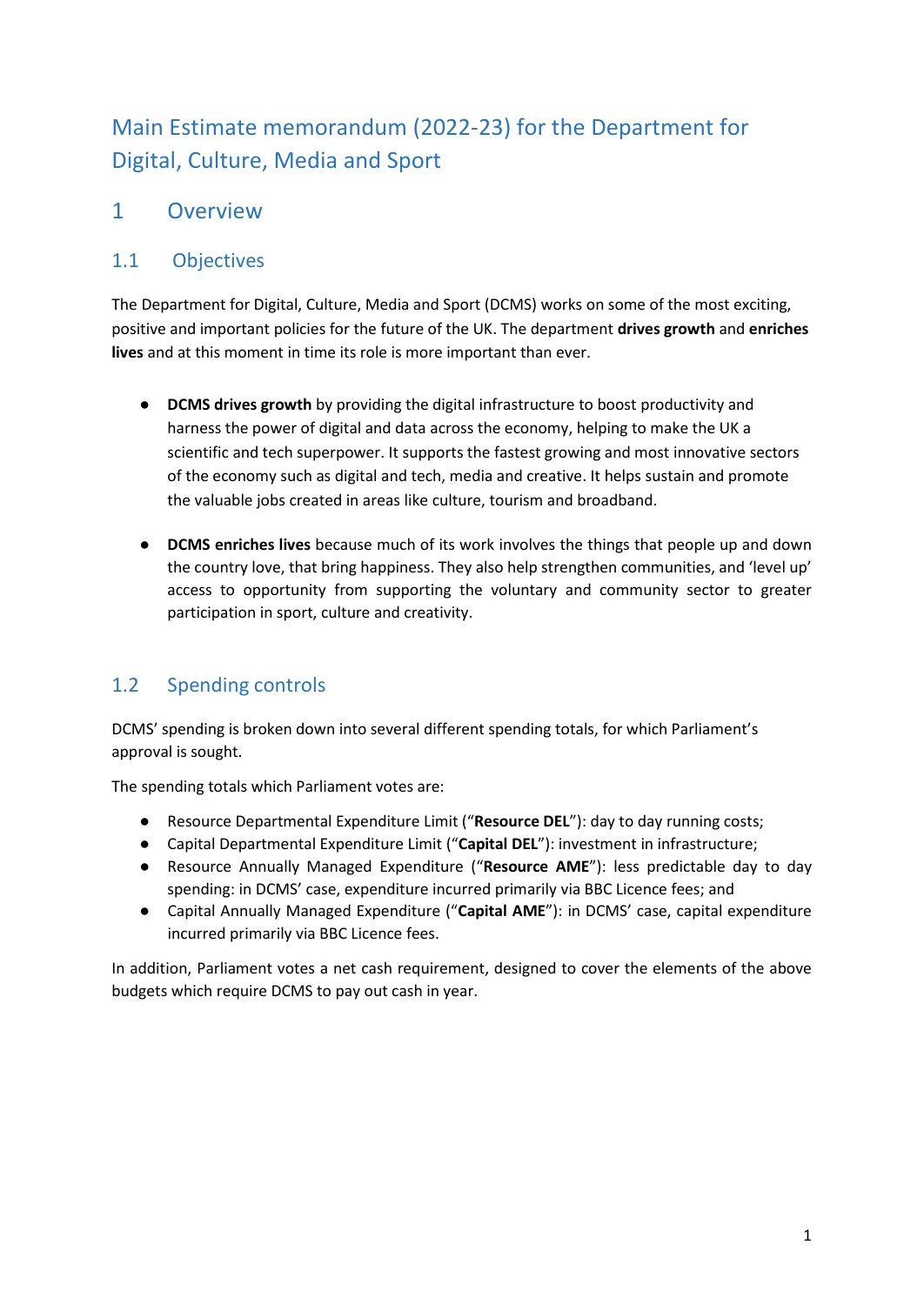### 1.3 Main areas of spending

The graphics below show the main components of DCMS' proposed budget for the new year, included in the latest Main Estimate, and the proportions of funds spent on its main activities.



Resource DEL 22/23 Budget: £2244.9m





## 1.4 Comparison of spending totals sought

The table and graphic below show how the totals sought by DCMS in its Main Estimate compare with last year: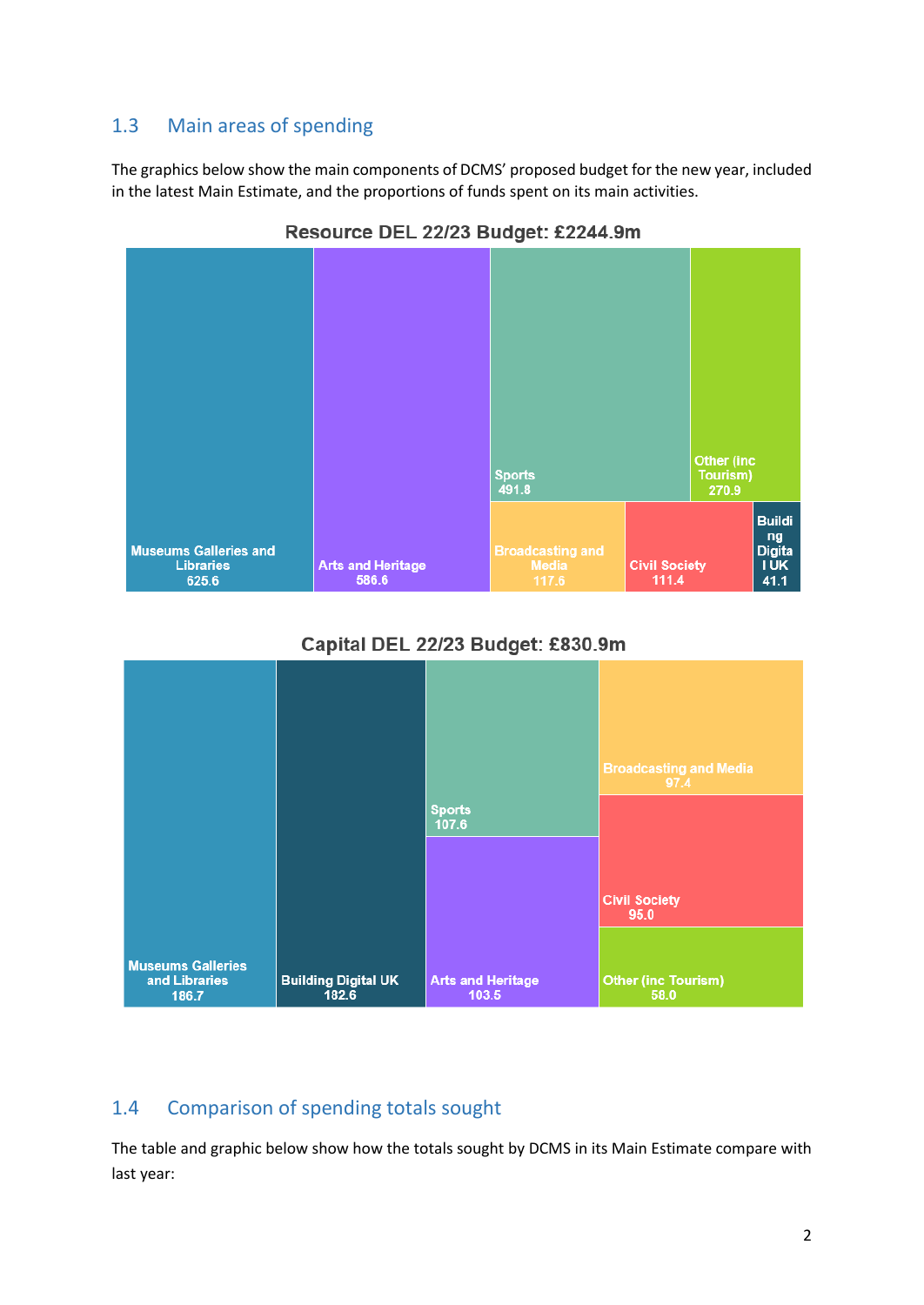| <b>Spending Total</b> | <b>Amounts</b><br>sought<br>this year<br>(Main<br><b>Estimate</b><br>2022-23) |         | <b>Compared to final budget last</b><br>year<br>(Supplementary Estimate 2021-<br>22) |          |         | <b>Compared to original budget last</b><br>vear<br>(Main Estimate 21-22) |           |
|-----------------------|-------------------------------------------------------------------------------|---------|--------------------------------------------------------------------------------------|----------|---------|--------------------------------------------------------------------------|-----------|
|                       | £m                                                                            | Em      | Var £m                                                                               | Var %    | Em      | Var £m                                                                   | Var %     |
| <b>DEL Resource</b>   | 2,244.9                                                                       | 2,484.9 | $-240.1$                                                                             | $-9.66%$ | 2,011.4 | 233.5                                                                    | 11.61%    |
| <b>DEL Capital</b>    | 830.9                                                                         | 802.1   | 28.8                                                                                 | 3.59%    | 1,018.5 | $-187.5$                                                                 | $-18.41%$ |
| <b>AME Resource</b>   |                                                                               |         |                                                                                      |          |         |                                                                          |           |
| Voted                 | 4,309.8                                                                       | 4,176.4 | 133.5                                                                                | 3.20%    | 4,283.8 | 26.0                                                                     | 0.61%     |
| <b>AME Capital</b>    |                                                                               |         |                                                                                      |          |         |                                                                          |           |
| voted                 | 904.5                                                                         | 341.1   | 563.4                                                                                | 165.17%  | 354.5   | 550.1                                                                    | 155.19%   |

Resource DEL Capital DEL Resource AME (Voted) Capital AME (Voted)  $\pmb{0}$ 1000 2000 3000 4000 5000 Millions (£) Main Estimate 21/22 Supplementary Estimate 21/22 Main Estimate 22/23

DCMS 21/22 Voted Control Totals v Proposed 22/23 Main Estimate

## 1.5 Key drivers of spending changes since last year

#### *Resource DEL*

The main causes of the changes in Resource DEL are: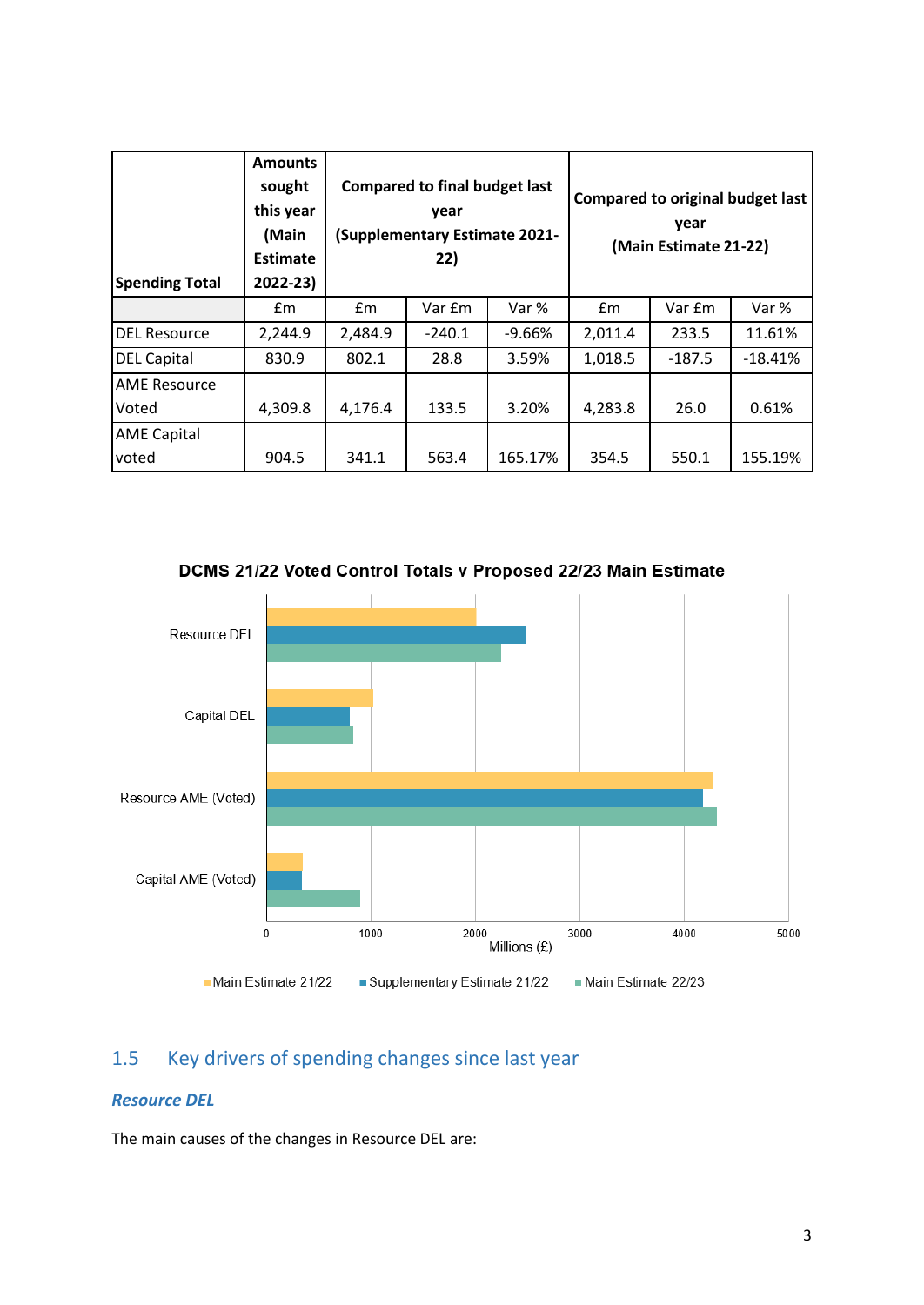- **Increase:** Funding provided as part of the 2021 Spending Round for a range of major events taking place in 2022-23, including the 2022 Birmingham Commonwealth Games; Unboxed Festival 2022 and the Platinum Jubilee 2022.
- **Increase:** relating to the Departmental Unallocated Provision (DUP) provided as part of the SR21 settlement.
- **Decrease**: Cessation of one-off funding provided in 2021-22 for the Covid recovery, including the Cultural Recovery Fund, Production Restart Scheme, Sports Survival Package, and the Live Events Reinsurance Scheme.

#### *Capital DEL*

The main causes of the changes in Capital DEL are:

- **Increase:** Additional funding provided as part of the 2021 Spending Round for British Library Leeds & Boston Spa project, the Natural History Museum Research Facility, Arm's Length Bodies Capital Maintenance, Grassroots Facilities Investment, the Youth Accelerator Fund and various Digital Infrastructure projects.
- **Decrease:** Cessation of one-off funding provided in 2021-22 for the Covid recovery, including the Cultural Recovery Fund and Sports Survival Package.

Further detail of spending within these totals is given in the Table at Annex A(i).

#### *Resource AME*

The increase in Voted Resource AME is driven mostly by an increase to BBC PSB operating costs in 2022-23 resulting from major sports events and investment in content, delayed from 2021-22.

#### *Capital AME*

The increase in Voted Capital AME is driven mostly by the BBC's continued expenditure on major strategic investments, renewals and new finance leases.

#### 1.6 New policies and programmes; ambit changes

Clarifications and minor updates have been added to existing ambit entries to ensure up to date naming, terminology and clarity of language.

### 1.7 Spending trends

The charts below show overall spending trends in recent years, as well as the final budget as at the Supplementary Estimate for 2022-22 and plans presented in the 2022-23 Main Estimates.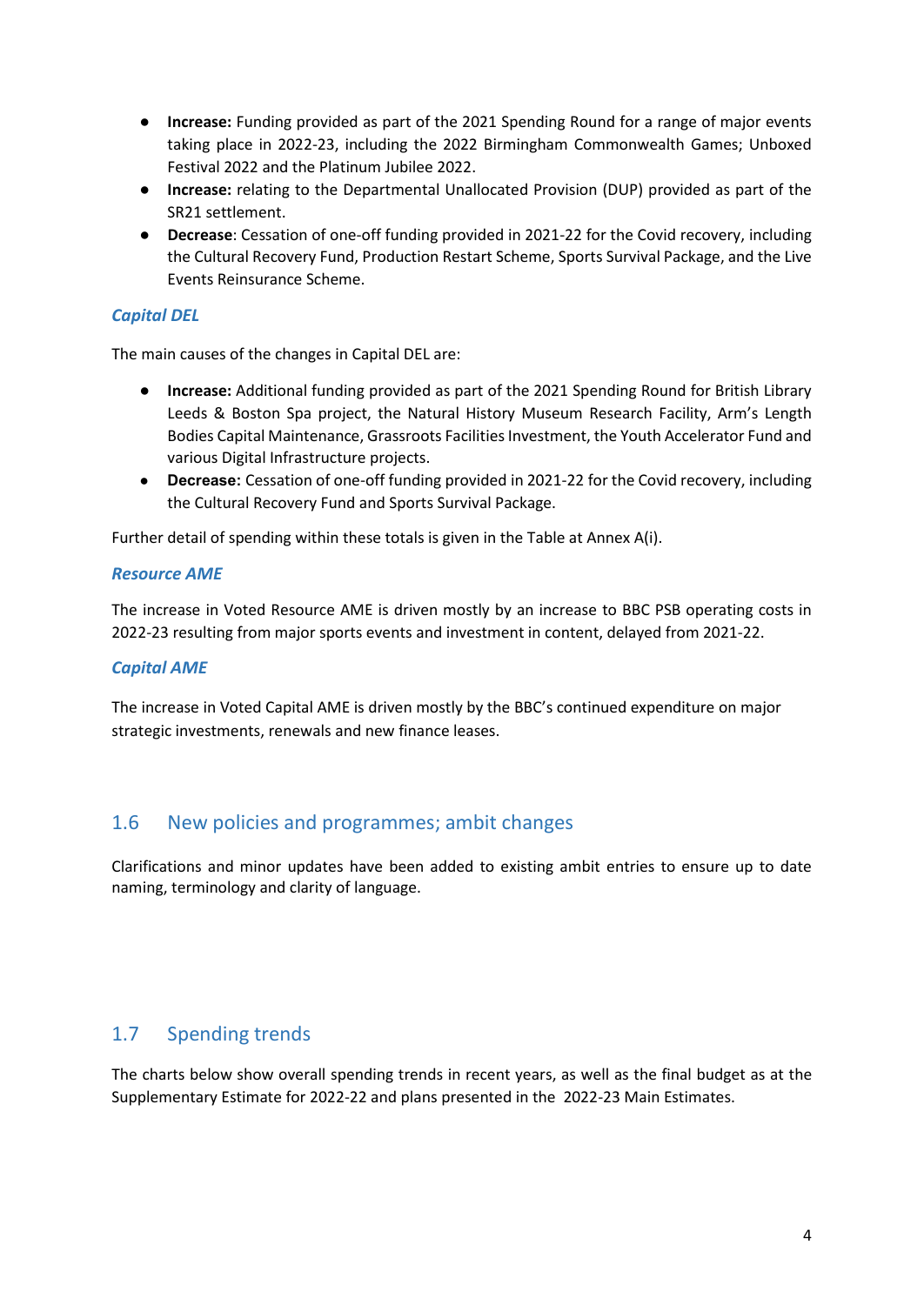

#### Resource DEL has been on an upward trend since 2015-16. From 2016-17, the department's staff costs have increased as it has grown with additional scope being added. Prior to 2020-21, the largest increase during this period was the Machinery of Government transfer of the Office for Civil Society, which included the National Citizen Service. The significant increase in Resource DEL in 2020-21 was due to funding provided for COVID support packages. COVID recovery funding drives the increase in 2020-21 and 2021-22 allocations. 2022-23 funding remains higher than the longer term trend due to significant additional funding for major events such as the 2022 Commonwealth Games, Unboxed: Creativity in the UK and the Platinum Jubilee.

The large increases in Capital DEL since 2017-18 reflect the additional funds allocated to the 5G and Local Full Fibre Networks as part of the National Productivity Investment Fund. In 2019-20 the increase was mostly driven by the capitalisation of leases following the department's early adoption of the accounting standard IFRS16. The significant increase in Capital DEL in 2020-21 was due to the UK's Covid recovery response. The heightened 2021-22 and 2022-23 position versus 2019-20 is also in part due to COVID recovery funding and additional funding agreed as part of the 2020 and 2021 Spending Rounds.

## **DEL Spending Trends**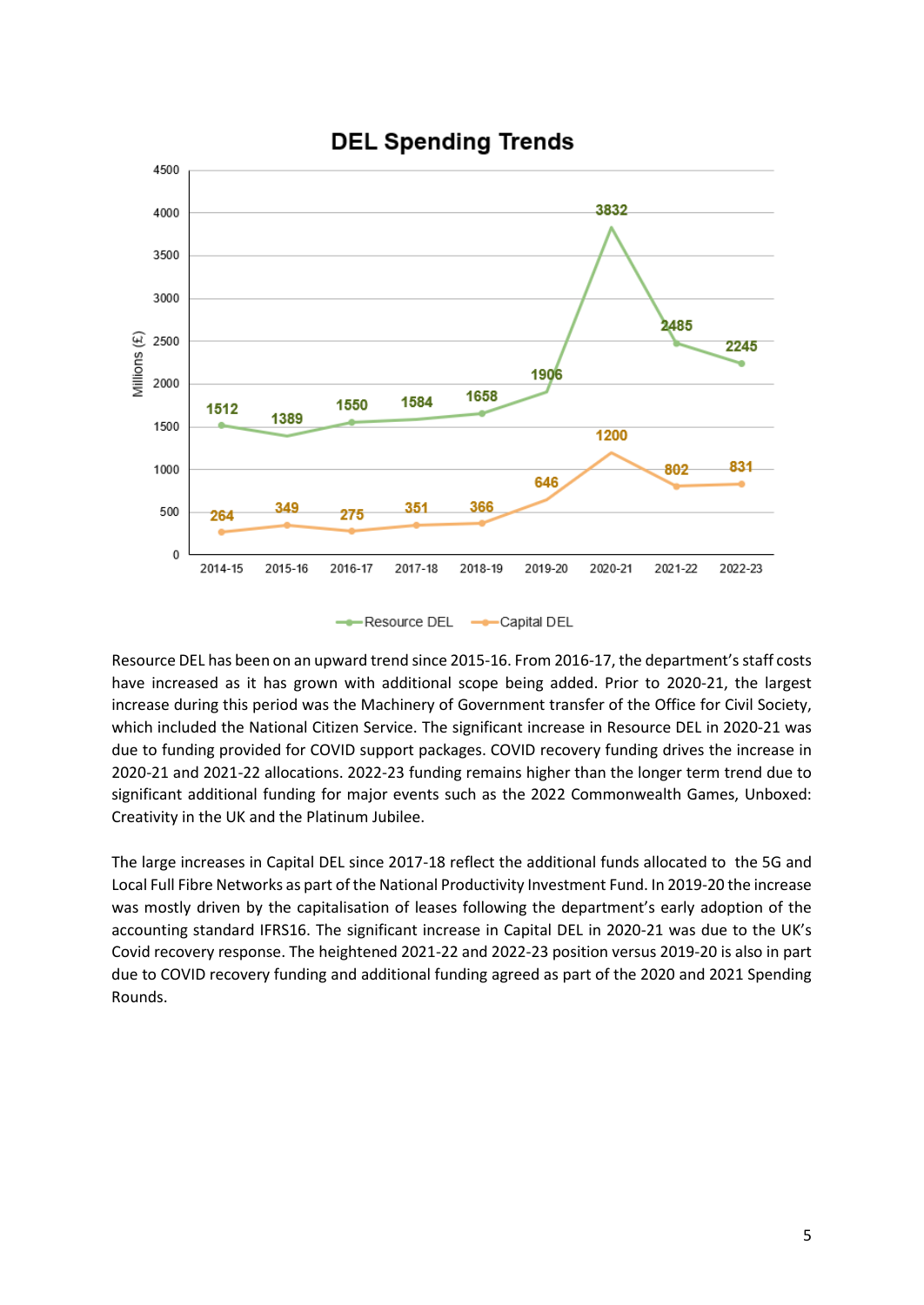

Voted Resource AME predominantly reflects BBC licence Fee expenditure. It was also significantly affected in 2018-19 by the recognition of litigation against Ofcom by Mobile Network Operators for annual licence fees. The 2019-20 budget increased substantially as part of the adoption of accounting for IFRS 16 and the necessary impairments to the initial capitalisation in order to reflect the capitalised leases at their fair value. In 2021-22 and 2022-23, the increase mostly relates to catch up on BBC broadcast spend which had been delayed due to Covid and due to major sporting events.

### 1.8 Administration costs

| <b>Spending Total</b> | <b>Amounts</b><br>sought<br>this year<br>(Main<br><b>Estimate</b><br>2022-23) |       | <b>Compared to final budget last</b><br>year<br>(Supplementary Estimate 21-22) |       |       | Compared to original budget last<br>vear<br>(Main Estimate 21-22) |        |  |
|-----------------------|-------------------------------------------------------------------------------|-------|--------------------------------------------------------------------------------|-------|-------|-------------------------------------------------------------------|--------|--|
|                       | £m                                                                            | fm    | Var £m                                                                         | Var % | Em    | Var £m                                                            | Var %  |  |
| Administration        |                                                                               |       |                                                                                |       |       |                                                                   |        |  |
| Costs                 | 324.3                                                                         | 312.2 | 12.1                                                                           | 3.87% | 269.3 | 55.0                                                              | 20.41% |  |

The Department's admin budget is higher (£12.1m) than last year's final Supplementary Estimates budget. This is mostly driven by: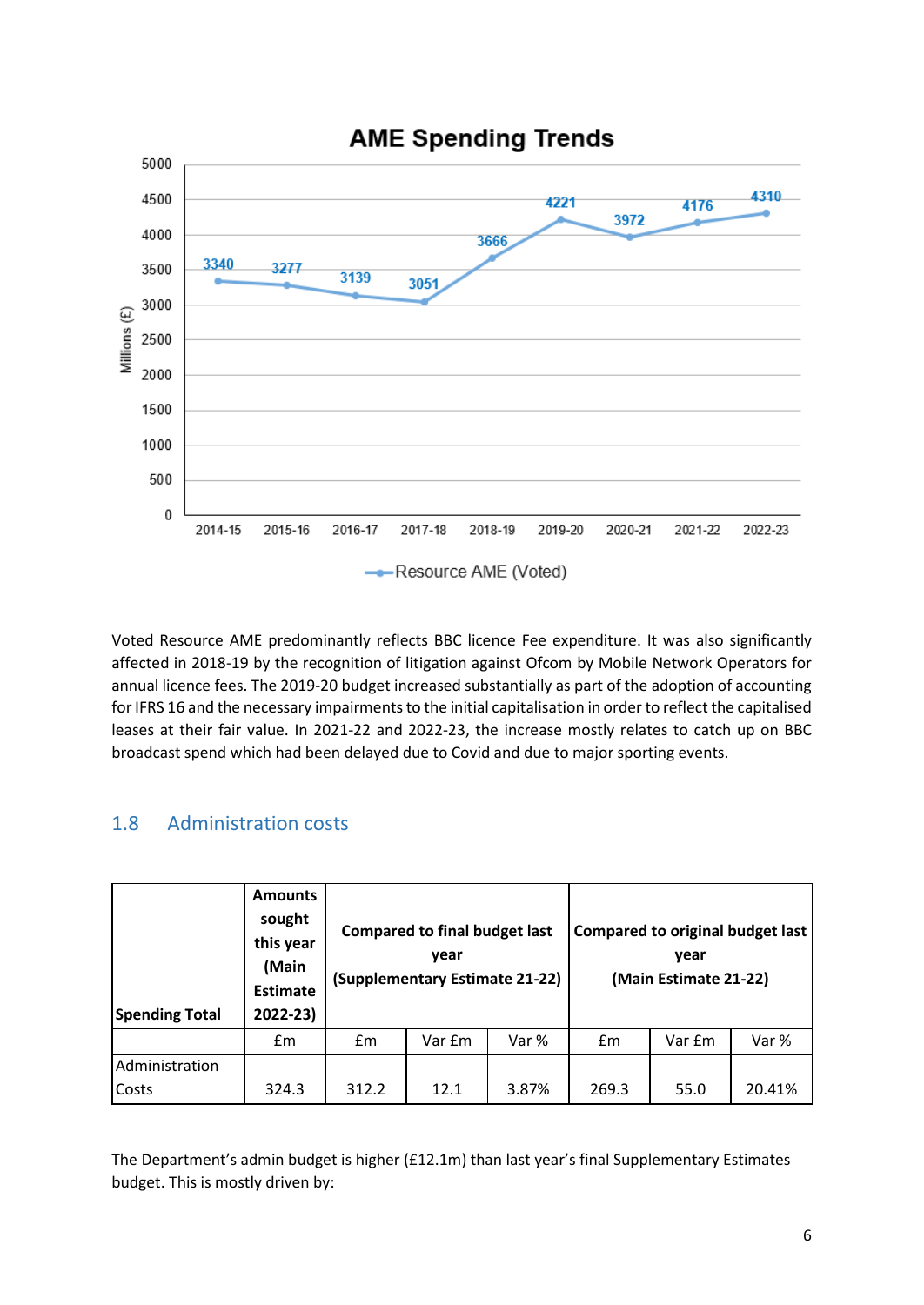- £31.9m increase in admin funding agreed through 2021 Spending Round including additional funding relating to the Youth Investment Fund, the Departmental Unallocated Provision (DUP), and additional departmental and Arm's Length Bodies baseline funding;
- **£1.6m additional admin funding relating to the Machinery of Government transfer of National** Cyber Security Programme funding;
- £14.1m reduction in admin funding associated with one-off Covid Support Packages provided in 2021-22;
- £5.3m reduction in admin funding relating to one-off funding provided through the 2021-22 Supplementary Estimates relating to claims on the HMT Reserve for IFRS 16 adjustments and approved budget switches; and
- £2m reduction in admin funding associated with a one-off transfer of Green Recovery Fund budget to the National Heritage Memorial Fund in 2021-22.

Compared to last year's Main Estimate budget, admin funding has increased by £55m, or 20.4%. This is mostly driven by:

- £31.9m increase in admin funding agreed through 2021 Spending Round (outlined above);
- £12.4m increase in admin funding provided for the National Citizen Service through 2021 Spending Round; and
- £9.9m of additional admin funding relating to the Machinery of Government transfer of National Cyber Security Programme funding.

### 1.9 Funding : Spending Review and Budgets

The levels of DEL funding for DCMS for 2022-23 are based on plans published in the 2021 Spending Round for the Department. No further changes were made in the Spring 2022 Budget.

### 1.10 Other funding announcements

At the 2021-22 Supplementary Estimate, the following budget exchanges and reprofiles were agreed to move budgets into 2022-23:

- £5.5m Programme DEL for Birmingham Commonwealth Games 2022; and
- **£0.7m Capital DEL for National History Museum Research Facility.**

## 2. Spending detail

### 2.1 Explanations of changes in spending

#### *Resource DEL*

The table below shows how DCMS' spending plans for Resource DEL compare with last year: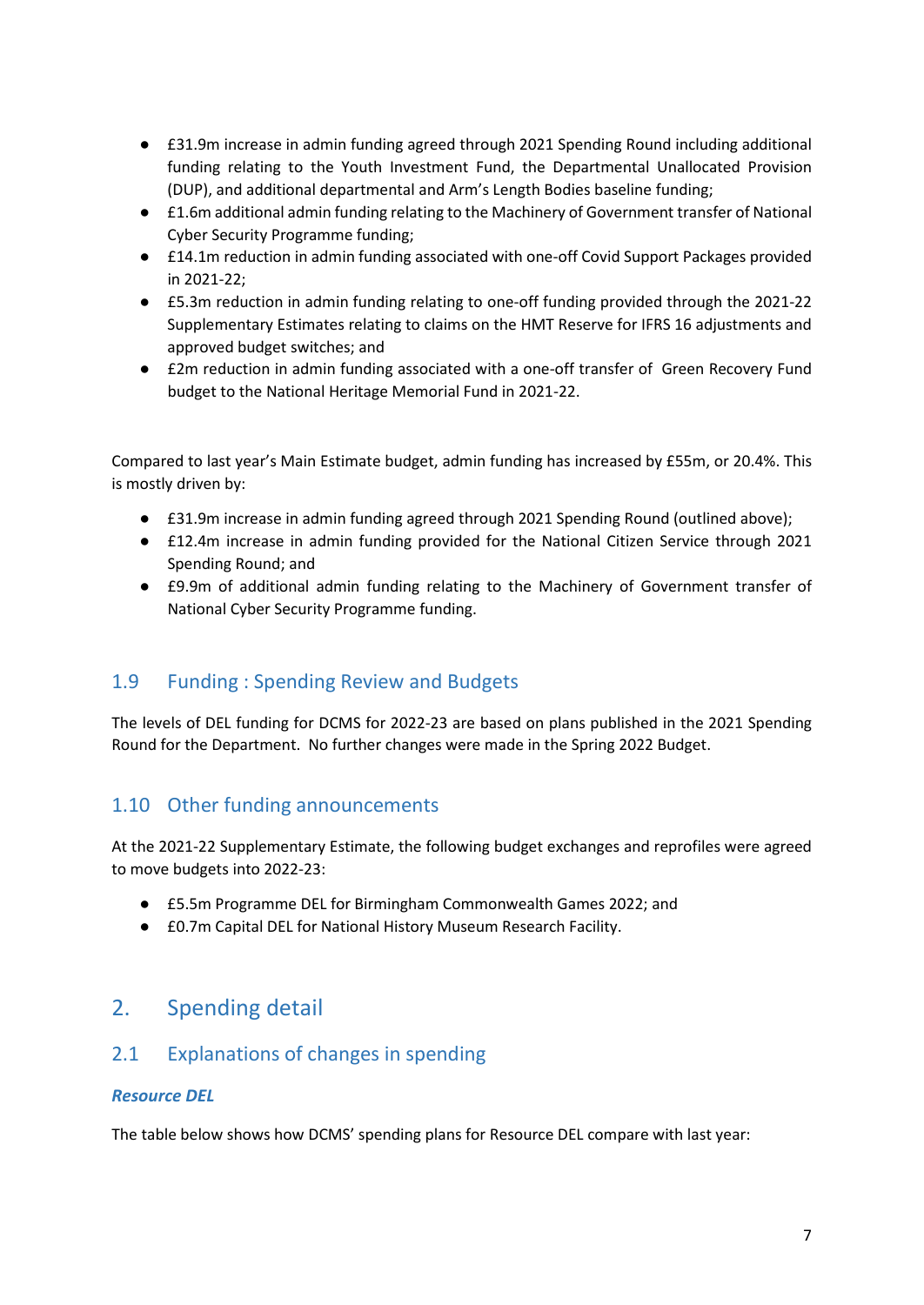| <b>Subheads</b> | <b>Grouping</b>                            | <b>Resource DEL</b>                                            |                                                                                 |                       |                      |  |  |  |
|-----------------|--------------------------------------------|----------------------------------------------------------------|---------------------------------------------------------------------------------|-----------------------|----------------------|--|--|--|
|                 |                                            | £ million                                                      |                                                                                 |                       | $\%$                 |  |  |  |
|                 |                                            | This year<br>(2022-23<br>Main<br>Estimate<br>budget<br>sought) | Last year<br>$(2021 - 22)$<br>Supplement<br>ary Estimate<br>budget<br>approved) | Change from last year |                      |  |  |  |
| A,B,C           | <b>Museums Galleries</b><br>and Libraries  | 625.6                                                          | 654.4                                                                           | $-28.9$               | $-4.4%$              |  |  |  |
| D, E, H, I      | Arts and Heritage                          | 586.6                                                          | 835.2                                                                           | $-248.6$              | $-29.8%$             |  |  |  |
| F,G,R           | Sports                                     | 491.8                                                          | 379.4                                                                           | 112.4                 | 29.6%                |  |  |  |
| K,L<br>P,Q      | Broadcasting and<br>Media<br>Civil Society | 117.6<br>111.4                                                 | 249.6<br>126.0                                                                  | $-132.0$<br>$-14.6$   | $-52.9%$<br>$-11.6%$ |  |  |  |
| J, M, N, O      | Other (inc Tourism)                        | 270.9                                                          | 240.4                                                                           | 30.5                  | 12.7%                |  |  |  |
| S               | <b>Building Digital UK</b>                 | 41.1                                                           | 0.0                                                                             | 41.1                  | n/a                  |  |  |  |
|                 | <b>Total Voted</b>                         | 2,244.9                                                        | 2,484.9                                                                         | $-240.1$              | $-9.7%$              |  |  |  |

Key variances are explained below by grouping. Further detail of spending within these totals is given in the Table at Annex A(i).

#### 1. Museums, Galleries and Libraries

Resource DEL budget under these subheads is £28.9m lower than last year's 2021-22 Supplementary Estimate.

This decrease is mostly driven by one-off funding provided in the 2021-22 Supplementary Estimates for Covid related sector support including the Cultural Recovery Fund (£86.4m). This is offset by increases in Resource DEL funding relating to:

- Additional £29.3m of funding to support Arm's Length Bodies Covid Recovery;
- Increases of £17.3m relating to the Blythe House programme and the Cultural Protection Fund; and
- £2.9m of additional depreciation funding provided for Arm's Length Bodies.

#### 2. Arts & Heritage

Resource DEL spending under these subheads is £248.6m lower than last year's 2021-22 Supplementary Estimate.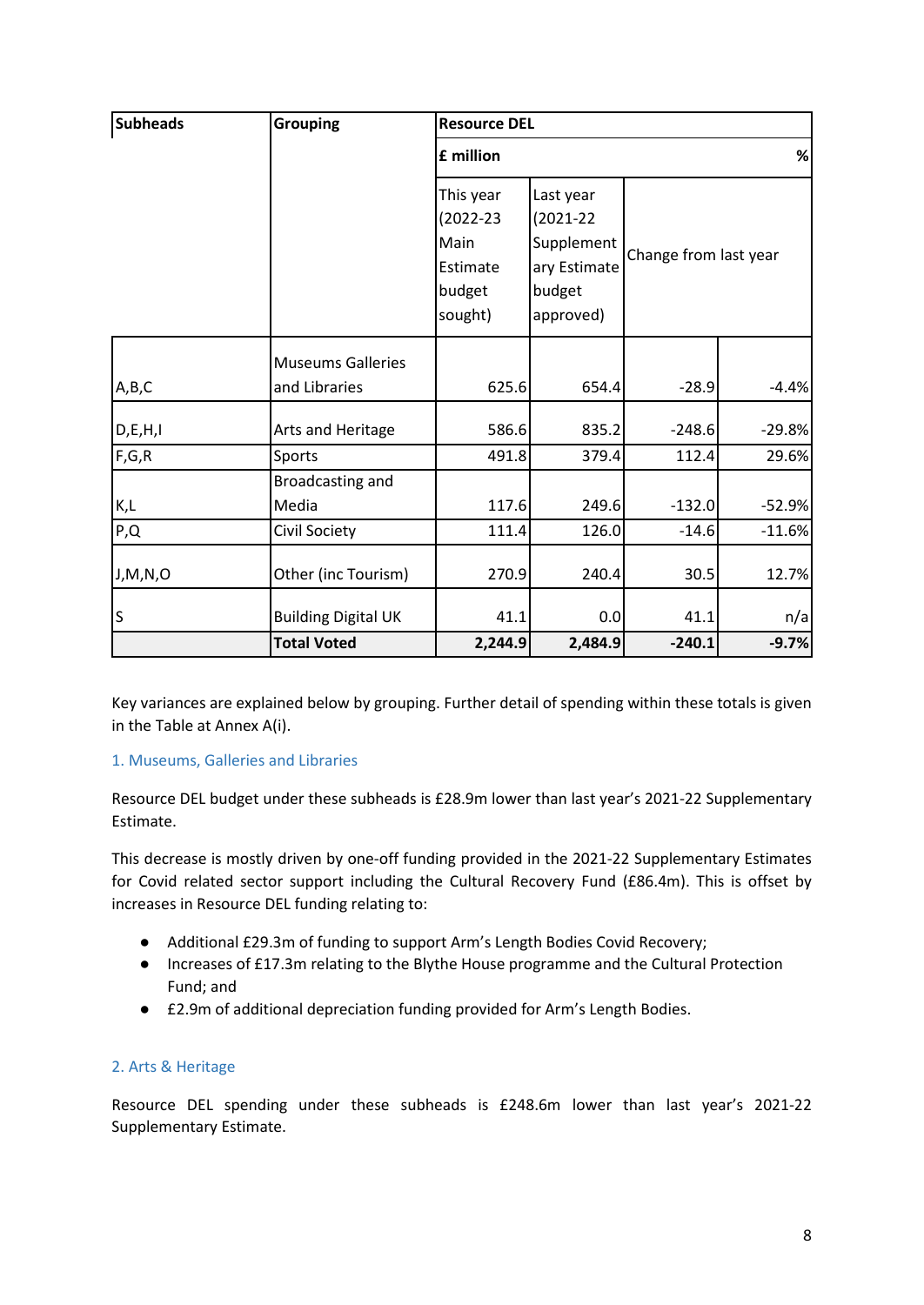This decrease is mostly driven by one-off funding provided in the 2021-22 Supplementary Estimates for Covid related sector support including funding related to Cultural Recovery Fund (£268.4m), and a reserve claim for the Listed Places of Worship scheme (£19.5m higher than the 2022-23 Main Estimate). This is offset by increases in Resource DEL funding agreed in the 2021 Spending Round for 2022-23 relating to Unboxed: Creativity in the UK (£26.4m) and the Platinum Jubilee (£14.3m).

#### 3. Sports

Resource DEL spending under these subheads is £112.4m higher than last year's 2021-22 Supplementary Estimate.

This increase is mostly driven by additional funding agreed in the 2021 Spending Round for:

- Additional funding for 2022 Commonwealth Games (£194.6m);
- Additional funding for UK Sport (£23.6m); and
- Mega Events and Men's Euros (£9.4m).

This is offset by one-off funding provided in the 2021-22 Supplementary Estimates for Covid related sector support including funding related to Sports Survival Package (£115.2m).

#### 4. Digital, Broadcasting & Media

Resource DEL spending under these subheads is £132.0m lower than last year's 2021-22 Supplementary Estimate.

This decrease is mostly driven by one-off funding provided in the 2021-22 Supplementary Estimates for:

- Covid related sector support including £58.9m in relation to the Film and TV production restart scheme;
- £13.2m of sector support funding announced in response to the Covid pandemic; and
- £11.7m of additional funding due to a write-off in relation to the Trans-Pennine Railway Initiative (TPI) Royalty Agreement.

Additionally £41.4m of funding has been reallocated from this subhead to the Building Digital UK subhead (line K) due the organisation's transition to Executive Agency status in 2022-23. Funding for S4C has also been reduced by £13.8m due to a change in their funding mechanism from 2022-23.

#### 5. Civil Society

Resource DEL spending under these subheads is £14.6m lower than last year's 2021-22 Supplementary Estimate.

This decrease is mostly driven by one-off funding provided in the 2021-22 Supplementary Estimates for:

- Additional funding for the National Citizen Service (£13.7m) relative to 2022-23 funding agreed through the 2021 Spending Round; and
- A reserve claim for the Tampon Tax Fund (£9.7m).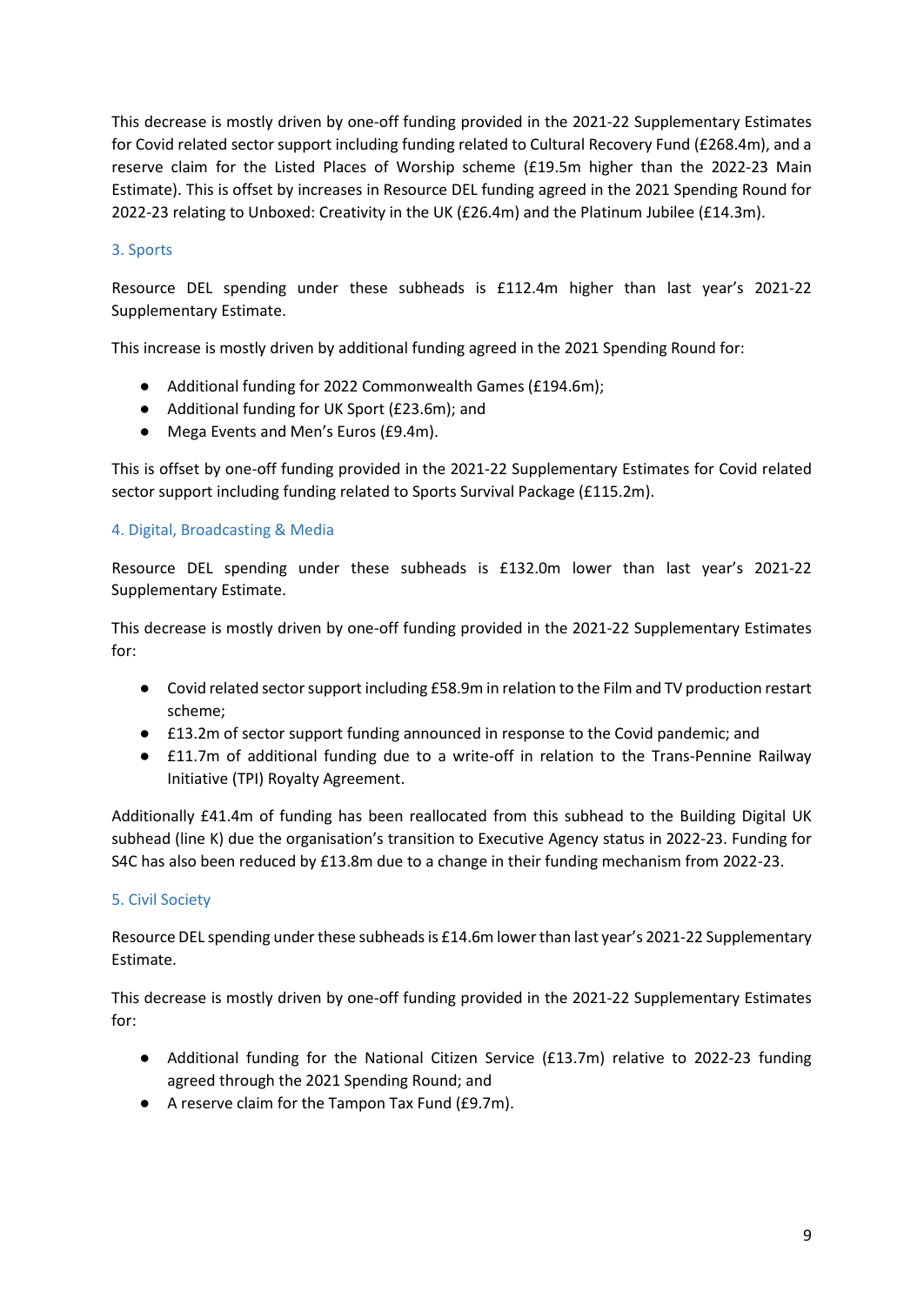This is offset by increases in Resource DEL funding received as part of 2021 Spending Round relating to the Youth Investment Fund and Research and Evaluation (£5.3m) and the Life Chances Fund (£3.2m).

#### 6. Other (inc. Tourism)

Resource DEL spending under these subheads is £30.5m higher than at last year's 2021-22 Supplementary Estimate.

This is driven by:

- An increase of £22.6m in central Core Department costs mostly driven by an increase in the Department's funding agreed at the 2021 Spending Round as well as combined changes in core department budget allocations across subheads as an outcome of internal business planning;
- £20.8m increase in funding relating to the Departmental Unallocated Provision (DUP);
- £6.8m of additional funding for TV Projects; and,
- £5m of additional funding relating to the Youth Investment Fund.

This is partly offset by a:

- £14.2m reduction in the amount of funding allocated to administer Covid sector support programmes in 2021-22; and
- £12.3m budget cover transfer from the Department for International Trade for the GREAT campaign, which is designed to promote Britain abroad, was made at the 2021-22 Supplementary Estimate.

#### 7. Building Digital UK

Resource DEL funding of £41.1m under this subhead relates Building Digital UK (BDUK) which was previously captured under the Digital, Broadcasting & Media subheading and has shifted to this subhead due to the organisation's transition to Executive Agency status in 2022-23.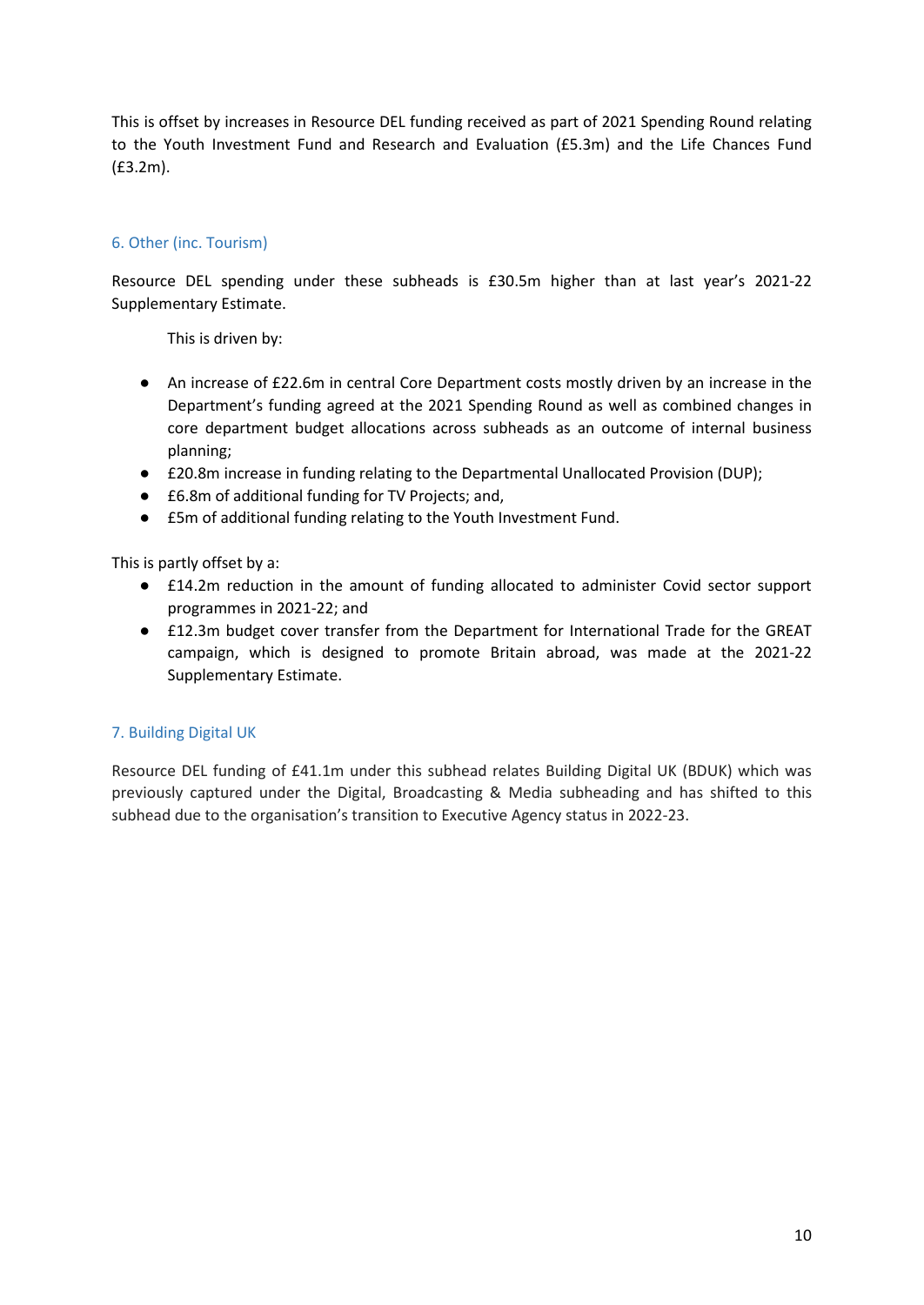#### *Capital DEL*

The table below shows how spending plans for Capital DEL compare with last year.

| <b>Subheads</b>    | <b>Grouping</b>               | <b>Capital DEL</b> |               |                       |           |
|--------------------|-------------------------------|--------------------|---------------|-----------------------|-----------|
|                    |                               | £ million          |               |                       | $\%$      |
|                    |                               | This year          | Last year     |                       |           |
|                    |                               | $(2022 - 23)$      | $(2021 - 22)$ |                       |           |
|                    |                               | Supplement<br>Main |               |                       |           |
|                    |                               | Estimate           | ary Estimate  | Change from last year |           |
|                    |                               | budget             | budget        |                       |           |
| <b>DEL Capital</b> |                               | sought)            | approved)     |                       |           |
|                    | <b>Museums Galleries and</b>  |                    |               |                       |           |
| A,B,C              | Libraries                     | 186.7              | 139.7         | 47.1                  | 33.7%     |
| D, E, H, I         | Arts and Heritage             | 103.5              | 247.1         | $-143.5$              | $-58.1%$  |
| F,G,R              | Sports                        | 107.6              | 182.7         | $-75.1$               | $-41.1%$  |
| K,L                | <b>Broadcasting and Media</b> | 97.4               | 218.0         | $-120.5$              | $-55.3%$  |
| P,Q                | Civil Society                 | 95.0               | 11.0          | 84.1                  | 767.2%    |
| J,M,N,O            | Other (inc Tourism)           | 58.0               | 31.0          | 27.0                  | 87.3%     |
|                    | Olympics - legacy             |                    |               |                       |           |
|                    | programmes                    | 0.0                | $-27.3$       | 27.3                  | $-100.0%$ |
| S                  | <b>Building Digital UK</b>    | 182.6              | 0.0           | 182.6                 | n/a       |
|                    | <b>Total Voted</b>            | 830.9              | 802.1         | 28.8                  | 3.6%      |

Key variances are explained below. Further detail of spending within these totals is given in the Table at Annex A(i).

#### 7. Museums, Galleries and Libraries

Capital DEL spending under these subheads is £47.1m lower than last year's 2021-22 Supplementary Estimate.

This is mostly driven by the following:

- A net increase of £36.9m relating to Museums Maintenance funding provided through the 2021 Spending Round settlement;
- Additional £25.4m provided through the 2021 Spending Round for 2022-23 for the British Library Boston Spa project;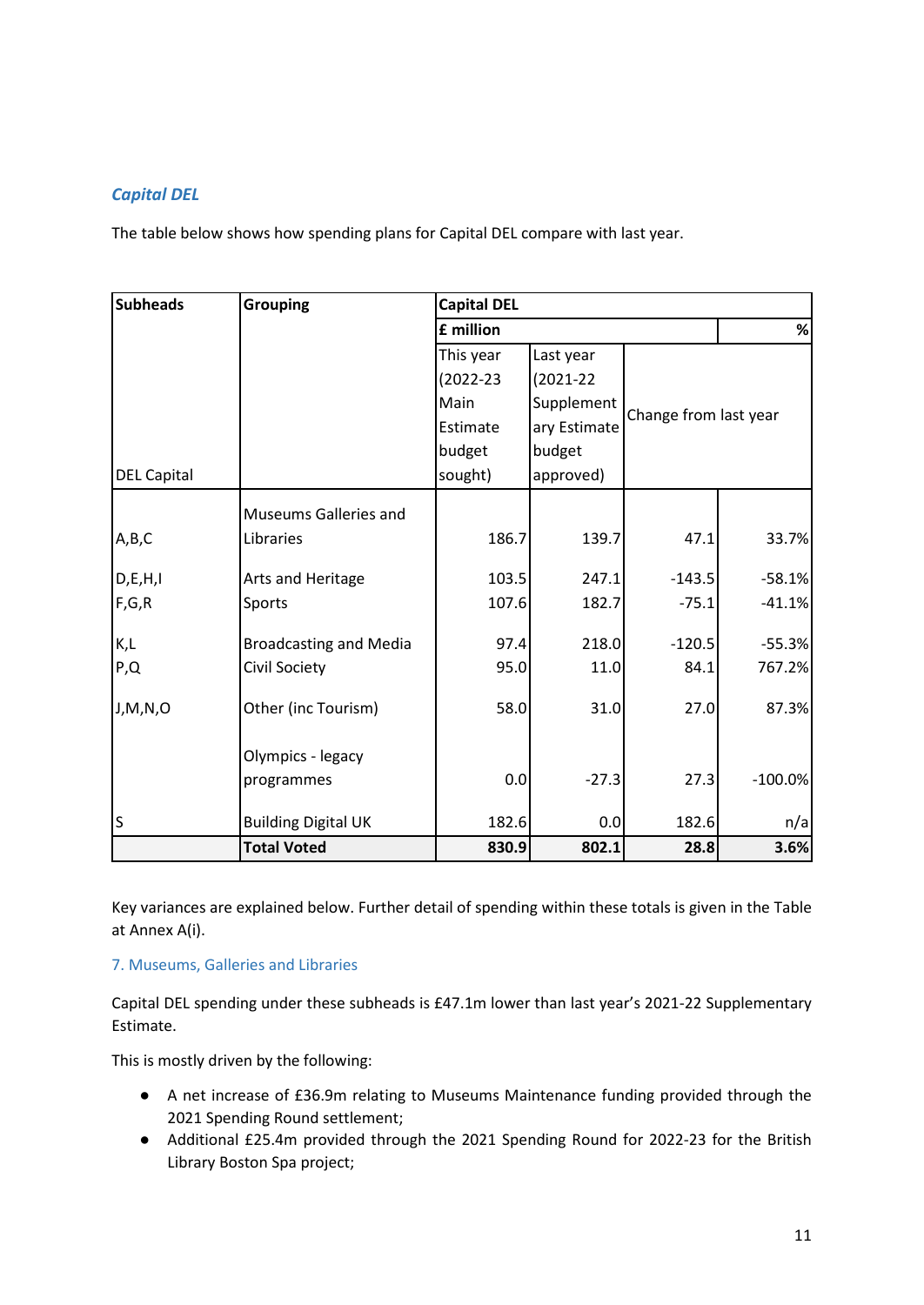- £18.9m increase relating to the Natural History Museums new Research Facility;
- A reduction of £19.7m relating to Reserve Claims made at the 2021-22 Supplementary Estimate allowing access to the arms-length bodies' historic reserves under the Museums' Freedoms Scheme. Historic reserve access for 2022-23 will be finalised at Supplementary Estimate;
- A £6m reduction relating to the Cultural Investment Fund provided in 2021-22 to the Science Museum relating to funding provided last financial year for a National Railway Museum project;
- Capital DEL budget for Blythe House has reduced by £5.6m, from £15.6m last year to £10m this year at the Main Estimate stage, as the project enters its final stages; and
- A £2.9m reduction relating to the IFRS 16 accounting treatment of leases where requirements for Arm's Length Bodies in 2022-23 are expected to be lower than that of 2021-22.

#### 8. Arts & Heritage

Capital DEL spending under these subheads is £143.5m lower than last year's 2021-22 Supplementary Estimate. The reduction is driven by:

- £49.2m reduction relating to one-off Covid recovery funding provided in 2021-22 for loans issued as part of the Cultural Recovery Covid (£45.6m) and budget cover for potential claims under the Government's Live Events Reinsurance Scheme (£3.6m);
- £46.3m reduction in funding relating to transfers provided to DCMS in the 2021-22 Supplementary Estimates for projects undertaken by National Heritage Memorial Fund as part of the Green Recovery fund. A decision on funding requirements in 2022-23 will be taken at the Supplementary Estimates;
- £18.8m reduction relating to a Reserve Claim in 21-22 for one-off Regional Cultural Infrastructure undertaken by Arts Council England;
- £9.2m reduction relating to the IFRS 16 accounting treatment of leases where requirements for Arm's Length Bodies in 2022-23 are expected to be lower than that of 2021-22;
- £5.8m reduction relating to one-off transfers in 2021-22 from other government departments for grants to National Heritage Memorial Fund;
- £5.8m reduction relating to funding allocated to Royal Parks and Historic Royal Palaces from the historic museums infrastructure fund; and
- £4.7m reduction in funding to Historic England including for work on Heritage High Streets Programme.

#### 9. Sports

Capital DEL spending under these subheads is £75.1m lower than last year's 2021-22 Supplementary Estimate. This decrease is mostly driven by one-off funding provided in the 2021-22 for Covid related support through the Sports Survival Package (£120.5m).

In addition to the large Covid recovery reduction the following change have occurred:

- An increase of £25m relating to an uplift in Grassroots Facilities Investment funding (£50m in 2022-23 vs £25m in 2021-22) across the UK. This funding was part of Government's announcement to spending £205m of CDEL funding up to 2025 on Grassroot Facilities (committed at SR21), and £550m by 2030;
- £14.2m increase to funding as part of Government's announcement in October 2021 to provide £22m of additional funding to refurbish tennis courts in the UK; and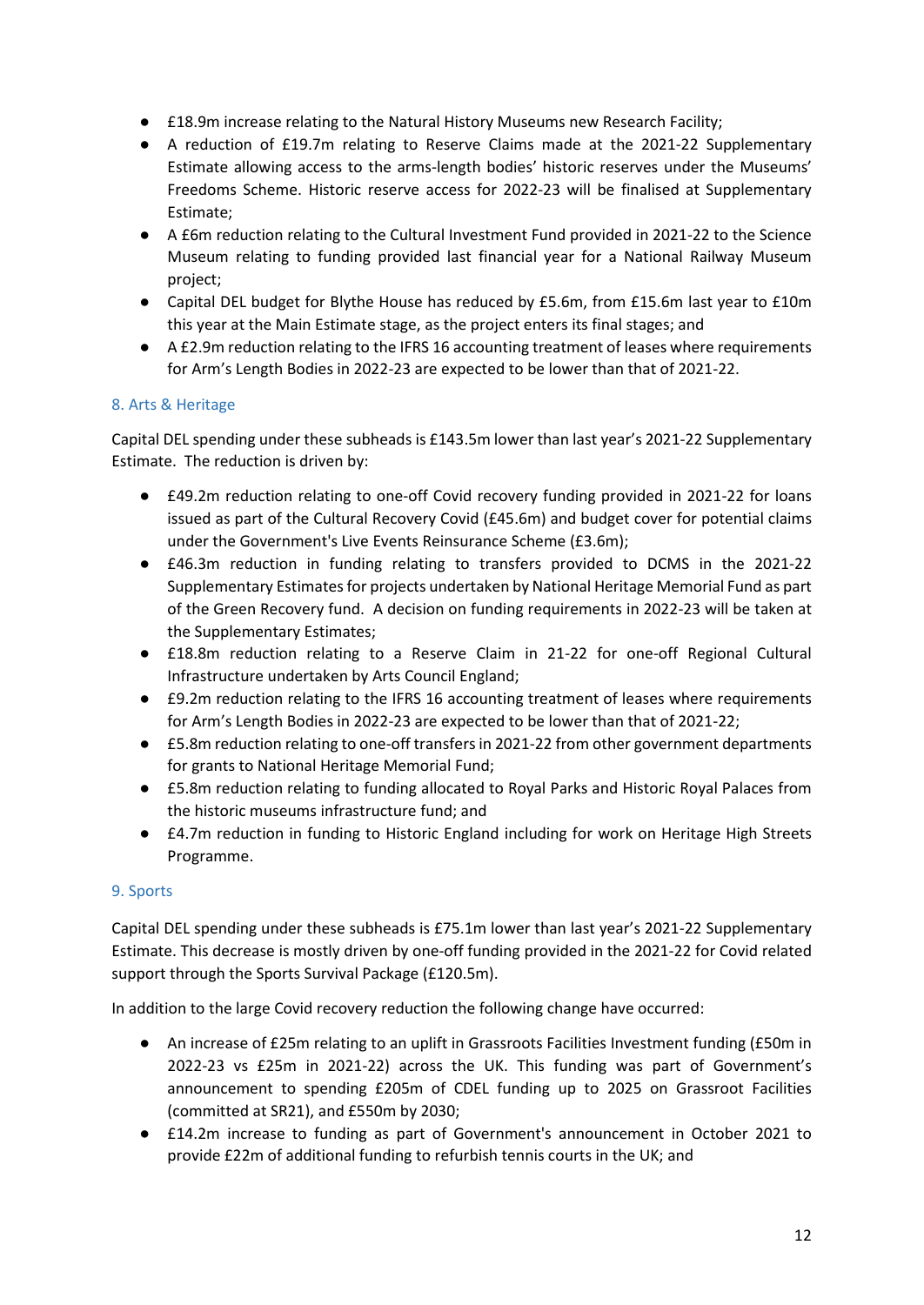● £4m increase relating to the IFRS 16 accounting treatment of leases where requirements for Arm's Length Bodies in 2022-23 are expected to be higher than that of 2021-22.

#### 9. Digital, Broadcasting & Media

Capital DEL spending under these subheads is £120.5m lower than last year's 2021-22 Supplementary Estimate. The reduction is mostly driven by the movement of Building Digital UK activity to heading S (£85.2m). The remaining £35.3m reduction is driven by the following changes:

- £44m reduction for the 5G Trials and Testbeds Programme as it closes down in 2022-23;
- £19.4m increase in funding for the Telecoms Diversification strategy as more R&D grant programmes are launched and the UK Telecoms Lab develops;
- £7.5m reduction in funding to OFCOM mainly driven by the completion of the 700MHZ clearance programme in 2021-22; and
- £6m reduction relating to the IFRS 16 accounting treatment of leases where requirements for Arm's Length Bodies in 22-23 are expected to be lower than that of 2021-22.

#### 10. Civil Society

Capital DEL spending under these subheads is £84.1m higher than the 2021-22 Supplementary Estimate. This is driven by the increased allocation of £84.3m to deliver phase 2 of the Youth Investment Fund.

#### 11. Other (including Tourism)

Capital DEL spending under these subheads is £27m higher than last year's 2021-22 Supplementary Estimate.

The main driver of this is funding for the capitalisation of leases under the adoption of IFRS16 (£45.1m), funding allocated to the Core Department last year was £19.8m, a £25.3m increase. The increase is driven by the capitalisation requirements for some Arm's Length Bodies not yet being finalised. Therefore funding is to be held centrally and the requirement reviewed for the 2022-23 Supplementary Estimates. The remaining increase is driven by a £2.3m increase of funding to Visit Britain as part of the 2021 Spending Review settlement.

#### 12. Building Digital UK (2022-23) and Olympics - legacy programmes

The Olympics legacy Programmes Estimates line is discontinued in 2022-23 with no planned expenditure or income. The £27.3m movement from the 21-22 Supplementary Estimate relates to a one-off receipt received in that year by the Department where final sales proceeds were received by DCMS for the Olympic village.

Heading S in 2022-23 has been repurposed to provide a new Estimate line for Building Digital UK (BDUK) following its move to become a new Executive Agency. The £182m increase is firstly driven by the movement from heading K where at the 2021-22 Supplementary Estimate the comparison figure was £85.2m, creating an activity increase of £97.3m. The £97.3m activity increase is driven across the BDUK UK Gigabit and Shared Rural Network Programmes as activity ramps up in 2022-23.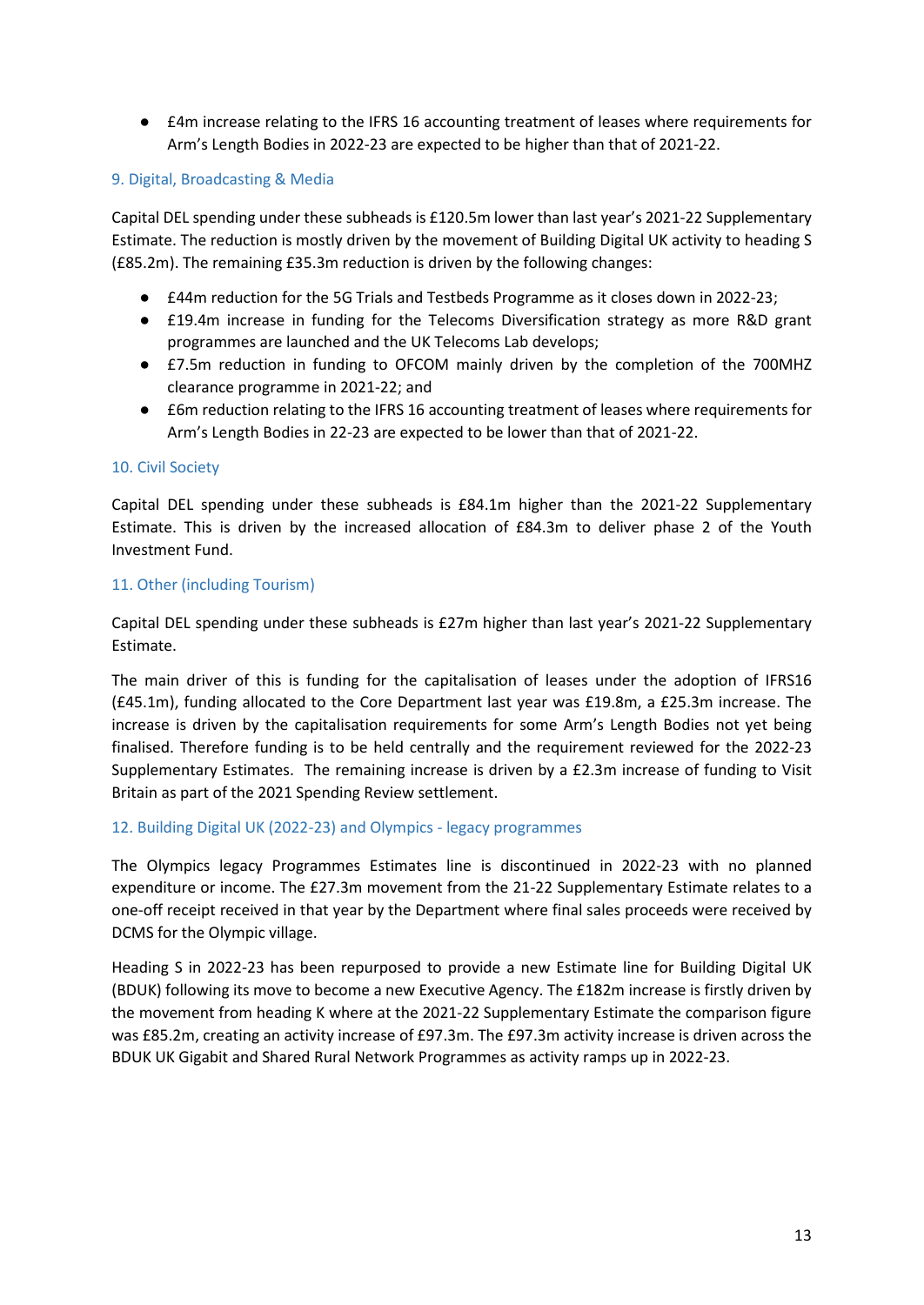#### *Resource AME*

The table below shows how spending plans for voted Resource AME compare with last year. Key variances are explained below

| <b>Subheads</b>           | <b>Grouping</b>     | <b>Resource</b> |               |                       |  |      |  |  |
|---------------------------|---------------------|-----------------|---------------|-----------------------|--|------|--|--|
|                           |                     | <b>AME</b>      |               |                       |  |      |  |  |
|                           |                     | £ million       |               |                       |  |      |  |  |
|                           |                     | This year       | Last year     |                       |  |      |  |  |
|                           |                     | $(2022 - 23)$   | $(2021 - 22)$ |                       |  |      |  |  |
|                           |                     | Main            | Supplementar  | Change from last year |  |      |  |  |
|                           |                     | Estimate        | y Estimate    |                       |  |      |  |  |
|                           |                     | budget          | budget        |                       |  |      |  |  |
| <b>AME Resource Voted</b> |                     | sought)         | approved)     |                       |  |      |  |  |
|                           | <b>British</b>      |                 |               |                       |  |      |  |  |
|                           | <b>Broadcasting</b> |                 |               |                       |  |      |  |  |
| т                         | Corporation         | 4,193.9         | 4,060.4       | 133.5                 |  | 3.3% |  |  |
|                           | Provisions,         |                 |               |                       |  |      |  |  |
|                           | Impairments         |                 |               |                       |  |      |  |  |
|                           | and other           |                 |               |                       |  |      |  |  |
| ٧                         | AME spend           | 115.9           | 115.9         | 0.0                   |  | 0.0% |  |  |
|                           | <b>Total Voted</b>  | 4,309.8         | 4,176.4       | 133.5                 |  | 3.2% |  |  |

#### 12. British Broadcasting Corporation

The BBC's Resource AME requirement has increased by £133.5m from last year's 2021-22 Supplementary Estimate, mostly driven by a catch up on BBC broadcast spend which had been delayed due to Covid and due to major sporting events.

#### *Capital AME*

The table below shows how spending plans for voted Capital AME compare with last year. Key variances are explained below.

| <b>Subheads</b> | Grouping | <b>Resource</b> |   |
|-----------------|----------|-----------------|---|
|                 |          | <b>AME</b>      |   |
|                 |          | £ million       | % |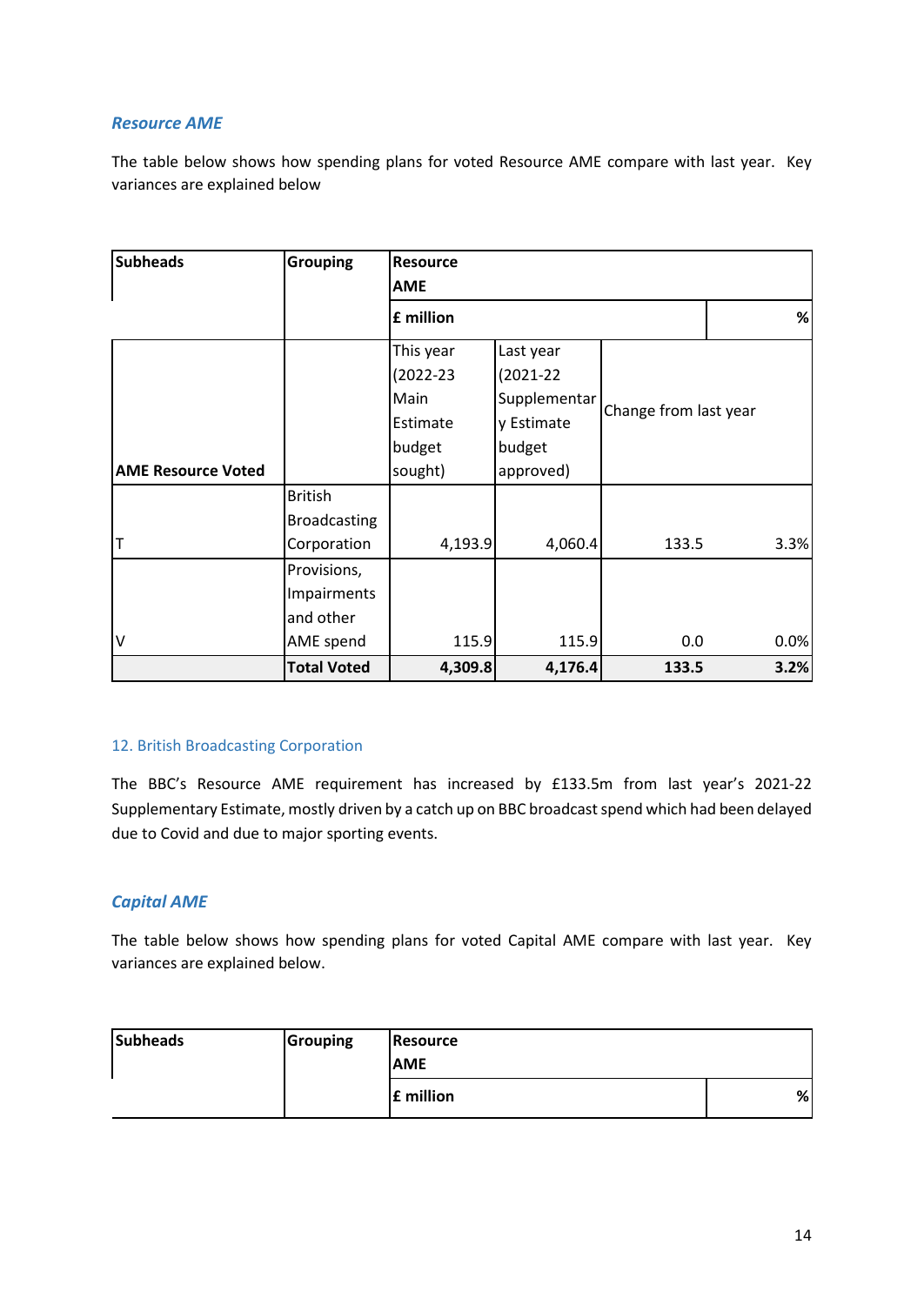|                          |                     | This year     | Last year     |                       |        |
|--------------------------|---------------------|---------------|---------------|-----------------------|--------|
|                          |                     | $(2022 - 23)$ | $(2021 - 22)$ |                       |        |
|                          |                     | Main          | Supplementar  | Change from last year |        |
|                          |                     | Estimate      | y Estimate    |                       |        |
|                          |                     | budget        | budget        |                       |        |
| <b>AME Capital Voted</b> |                     | sought)       | approved)     |                       |        |
|                          | <b>British</b>      |               |               |                       |        |
|                          | <b>Broadcasting</b> |               |               |                       |        |
|                          | Corporation         | 704.5         | 217.4         | 487.2                 | 224.1% |
|                          | Channel Four        |               |               |                       |        |
|                          | Television          |               |               |                       |        |
| U                        | Corporation         | 200.0         | 123.7         | 76.3                  | 61.6%  |
|                          | <b>Total Voted</b>  | 904.5         | 341.1         | 563.4                 | 165.2% |

#### 13. British Broadcasting Corporation

The BBC's Capital AME requirement has decreased by £487.2m from last year's 2021-22 Supplementary Estimate, mainly due continued expenditure on major strategic investments, renewals and new finance leases.

#### 14. Channel Four Television Corporation

A £200m budget is included in the 2022-23 Main Estimate to provide cover only for Channel 4's maximum entitled borrowing limit. This has increased from last year's 2021-22 Supplementary Estimate due to the repayment by Channel 4 of its £75m revolving credit facility. Seeking budget cover in this way does not constitute DCMS's pre-approval for Channel 4 to borrow, nor does it have any cash impact. Rather, it forms part of DCMS's prudent financial management and it is consistent with the approach taken with BBC's borrowing limit.

#### 2.2 Restructuring

During the 2021 Spending Round it was agreed that all department's recurrent National Cyber Security Programme (NCSP) funding would be moved from the Ministry of Defence baseline to those of the receiving departments. Through the 2022-23 Main Estimate, RDEL Admin (£9.871m) and RDEL Programme (£6.688m) funding was transferred to the DCMS baseline.

### 2.3 Ring-fenced budgets

Within the totals, the following elements are ring fenced i.e. savings in these budgets may not be used to fund pressures on other budgets without specific agreement from the Chief Secretary to the Treasury. These ringfences have been determined following the 2021 Spending Round as set out in the DCMS settlement letter.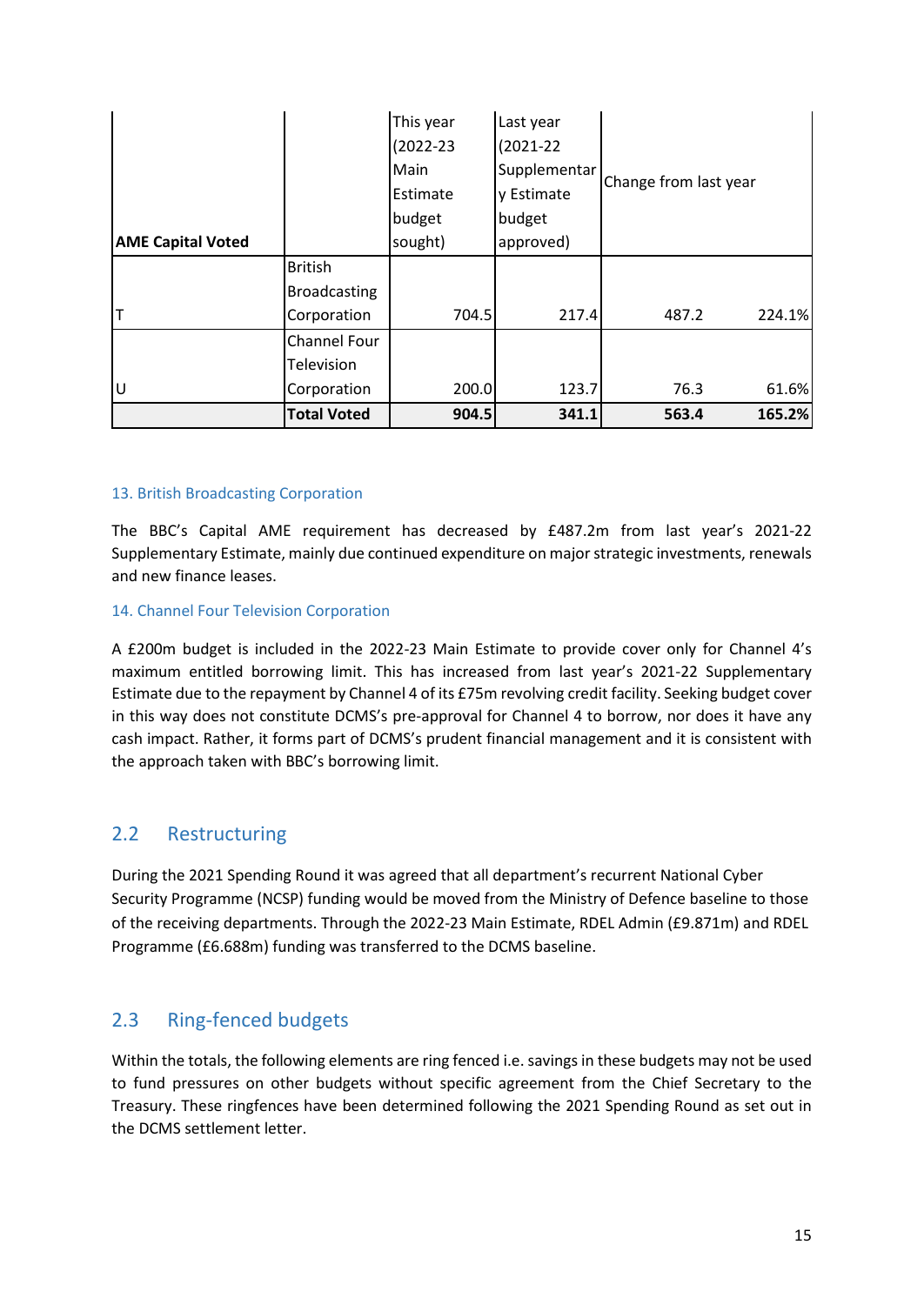#### *Resource DEL*

|                                            | <b>Amounts</b><br>sought this<br>year<br>(Main |                                                                        |          |           |                                                               |          |            |
|--------------------------------------------|------------------------------------------------|------------------------------------------------------------------------|----------|-----------|---------------------------------------------------------------|----------|------------|
| <b>Spending Total</b>                      | <b>Estimate</b><br>$2022 - 23$                 | Compared to final budget last year<br>(Supplementary Estimate 2021-22) |          |           | Compared to final budget last year<br>(Main Estimate 2021-22) |          |            |
|                                            | £m                                             | £m                                                                     | Var £m   | Var %     | £m                                                            | Var £m   | Var %      |
| Cultural Recovery Fund*                    | 0.0                                            | 292.1                                                                  | $-292.1$ | $-100.0%$ | 101.1                                                         | $-101.1$ | $-100.0%$  |
| Sports Survival Package*                   | 0.0                                            | 99.0                                                                   | $-99.0$  | $-100.0%$ | 87.8                                                          | $-87.8$  | $-100.0\%$ |
| National Citizen Service*                  | 0.0                                            | 87.3                                                                   | $-87.3$  | $-100.0%$ | 62.4                                                          | $-62.4$  | $-100.0\%$ |
| EU Exit*                                   | 0.0                                            | 28.1                                                                   | $-28.1$  | $-100.0%$ | 28.1                                                          | $-28.1$  | $-100.0\%$ |
| Football Euro 2020*                        | 0.0                                            | 0.5                                                                    | $-0.5$   | $-100.0%$ | 12.1                                                          | $-12.1$  | $-100.0\%$ |
| Football World Cup                         | 4.5                                            | 1.1                                                                    | 3.4      | 305.5%    | 2.7                                                           | 1.8      | 65.2%      |
| Official Development<br>Assistance         | 11.1                                           | 1.1                                                                    | 10.0     | 910.9%    | 1.1                                                           | 10.0     | 910.9%     |
| Regional Cultural<br>Infrastructure*       | 0.0                                            | 0.5                                                                    | $-0.5$   | $-100.0%$ | 0.5                                                           | $-0.5$   | $-100.0%$  |
| Live Events Reinsurance                    |                                                |                                                                        |          |           |                                                               |          |            |
| Scheme*                                    | 0.0                                            | 3.3                                                                    | $-3.3$   | $-100.0%$ | 0.0                                                           | 0.0      | n/a        |
| <b>Production Restart Scheme</b>           | 2.2                                            | 60.8                                                                   | $-58.6$  | $-96.4%$  | 0.0                                                           | 2.2      | n/a        |
| Youth Investment Fund**                    | 5.0                                            | 0.0                                                                    | 5.0      | n/a       | 0.0                                                           | 5.0      | n/a        |
| Commonwealth Games**                       | 396.4                                          | 0.0                                                                    | 396.4    | n/a       | 0.0                                                           | 396.4    | n/a        |
| <b>National Cyber Security</b><br>(NCSP)** | 16.3                                           | 0.0                                                                    | 16.3     | n/a       | 0.0                                                           | 16.3     | n/a        |
| <b>AI Conversion Courses</b>               | 6.0                                            | 0.0                                                                    | 6.0      | n/a       | 0.0                                                           | 6.0      | n/a        |
| Diversification**                          | 6.0                                            | 0.0                                                                    | 6.0      | n/a       | 0.0                                                           | 6.0      | n/a        |
| Project Roland**                           | 8.4                                            | 0.0                                                                    | 8.4      | n/a       | 0.0                                                           | 8.4      | n/a        |
| ALB Covid Recovery and<br>Levelling Up**   | 48.0                                           | 0.0                                                                    | 48.0     | n/a       | 0.0                                                           | 48.0     | n/a        |
| Corporate transformation                   | 5.0                                            | 0.0                                                                    | 5.0      | n/a       | 0.0                                                           | 5.0      | n/a        |
| Shared Outcomes Fund**                     | 6.2                                            | 0.0                                                                    | 6.2      | n/a       | 0.0                                                           | 6.2      | n/a        |
| Legacy IT                                  | 0.6                                            | 0.0                                                                    | 0.6      | n/a       | 0.0                                                           | 0.6      | n/a        |
| Mega Events (incl. Women's<br>Euros)       | 7.5                                            | 0.0                                                                    | 7.5      | n/a       | 0.0                                                           | 7.5      | n/a        |
|                                            |                                                |                                                                        |          |           |                                                               |          |            |

**\* 2022-23 funding is not ringfenced following latest agreements from HMT and therefore is excluded from this table**

**\*\* 2021-22 amounts are omitted as ringfences did not previously apply. This does not mean no funding was provided in that year.**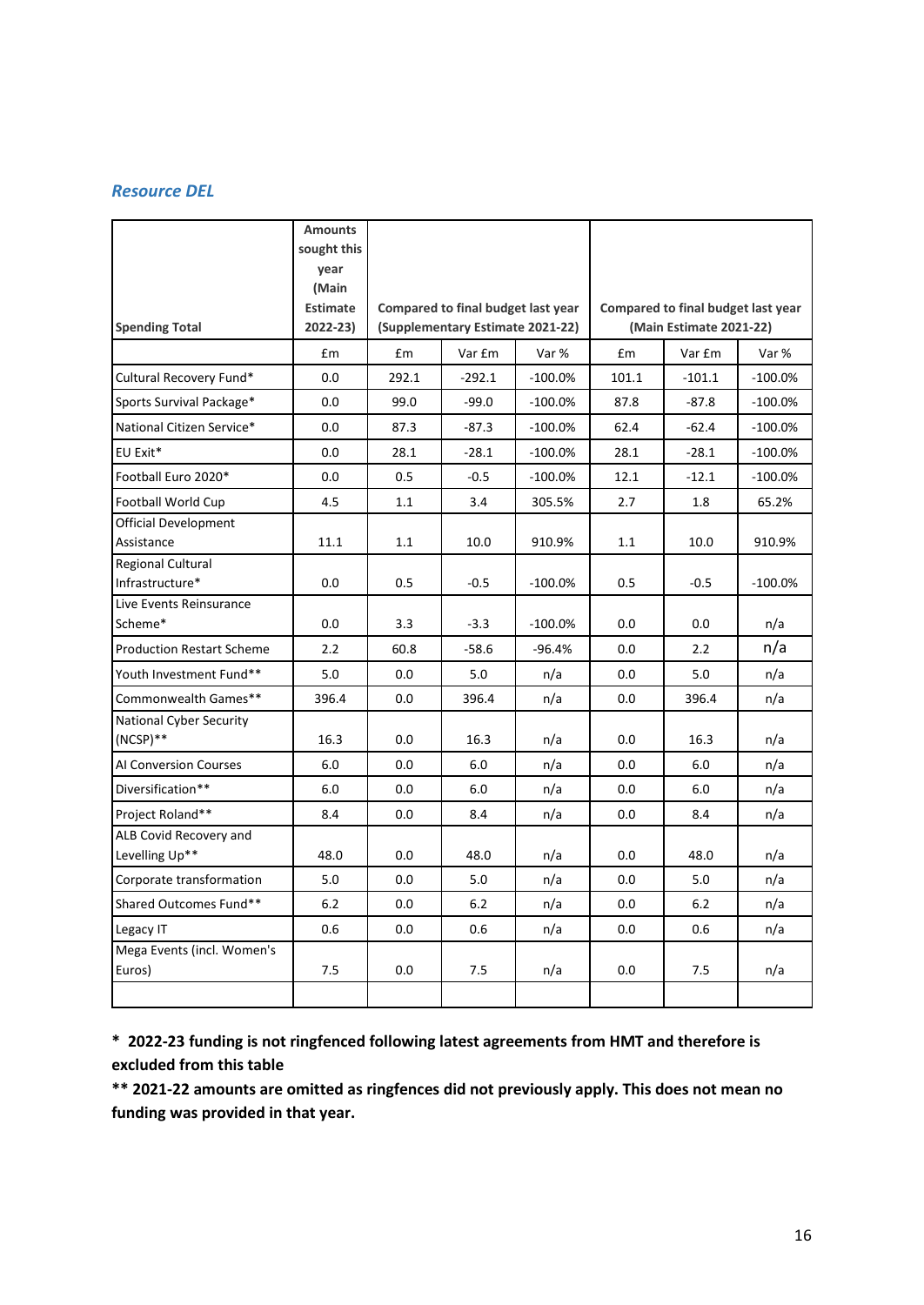### *Capital DEL*

|                                              | <b>Amounts</b><br>sought this<br>vear<br>(Main |       |                                    |           |       |                                    |            |  |
|----------------------------------------------|------------------------------------------------|-------|------------------------------------|-----------|-------|------------------------------------|------------|--|
|                                              | <b>Estimate</b>                                |       | Compared to final budget last year |           |       | Compared to final budget last year |            |  |
| <b>Spending Total</b>                        | 2022-23)                                       |       | (Supplementary Estimate 2021-22)   |           |       | (Main Estimate 2021-22)            |            |  |
|                                              | Em                                             | £m    | Var £m                             | Var %     | £m    | Var £m                             | Var %      |  |
| Sports Survival Package*                     | 0.0                                            | 120.5 | $-120.5$                           | $-100.0%$ | 152.0 | $-152.0$                           | $-100.0%$  |  |
| UK Gigabit Programme                         | 157.3                                          | 69.4  | 87.9                               | 126.6%    | 120.0 | 37.3                               | 31.0%      |  |
| Research and Development                     | 92.6                                           | 82.0  | 10.6                               | 12.9%     | 103.9 | $-11.3$                            | $-10.9%$   |  |
| Local Full Fibre Network*                    | 0.0                                            | 23.6  | $-23.6$                            | $-100.0%$ | 56.5  | $-56.5$                            | $-100.0%$  |  |
| Youth Investment Fund                        | 95.0                                           | 10.8  | 84.2                               | 779.6%    | 30.0  | 65.0                               | 216.7%     |  |
| Football World Cup*                          | 0.0                                            | 4.0   | $-4.0$                             | $-100.0%$ | 25.0  | $-25.0$                            | $-100.0%$  |  |
| <b>Regional Cultural</b><br>Infrastructure   | 0.0                                            | 18.8  | $-18.8$                            | $-100.0%$ | 18.8  | $-18.8$                            | $-100.0\%$ |  |
| Superfast*                                   | 0.0                                            | 6.4   | $-6.4$                             | $-100.0%$ | 11.0  | $-11.0$                            | $-100.0%$  |  |
| Cultural Recovery Fund*                      | 0.0                                            | 45.6  | $-45.6$                            | $-100.0%$ | 9.0   | $-9.0$                             | $-100.0%$  |  |
| Live Events Reinsurance<br>Scheme*           | 0.0                                            | 3.6   | $-3.6$                             | $-100.0%$ | 0.0   | 0.0                                | n/a        |  |
| British Library Boston Spa**                 | 31.6                                           | 0.0   | 31.6                               | n/a       | 0.0   | 31.6                               | n/a        |  |
| Arm's Length Bodies<br>Maintenance Capital** | 90.0                                           | 0.0   | 90.0                               | n/a       | 0.0   | 90.0                               | n/a        |  |
| Shared Rural Network**                       | 18.3                                           | 0.0   | 18.3                               | n/a       | 0.0   | 18.3                               | n/a        |  |
| Diversification**                            | 22.4                                           | 0.0   | 22.4                               | n/a       | 0.0   | 22.4                               | n/a        |  |
| IFRS16**                                     | 58.5                                           | 0.0   | 58.5                               | n/a       | 0.0   | 58.5                               | n/a        |  |
| Shared Outcomes Fund**                       | 7.1                                            | 0.0   | 7.1                                | n/a       | 0.0   | 7.1                                | n/a        |  |
| Legacy IT**                                  | 2.0                                            | 0.0   | 2.0                                | n/a       | 0.0   | 2.0                                | n/a        |  |

**\* 2022-23 funding is not ringfenced following latest agreements from HMT and therefore is excluded from this table**

**\*\* 2021-22 amounts are omitted as ringfences did not previously apply. This does not mean no funding was provided in that year.**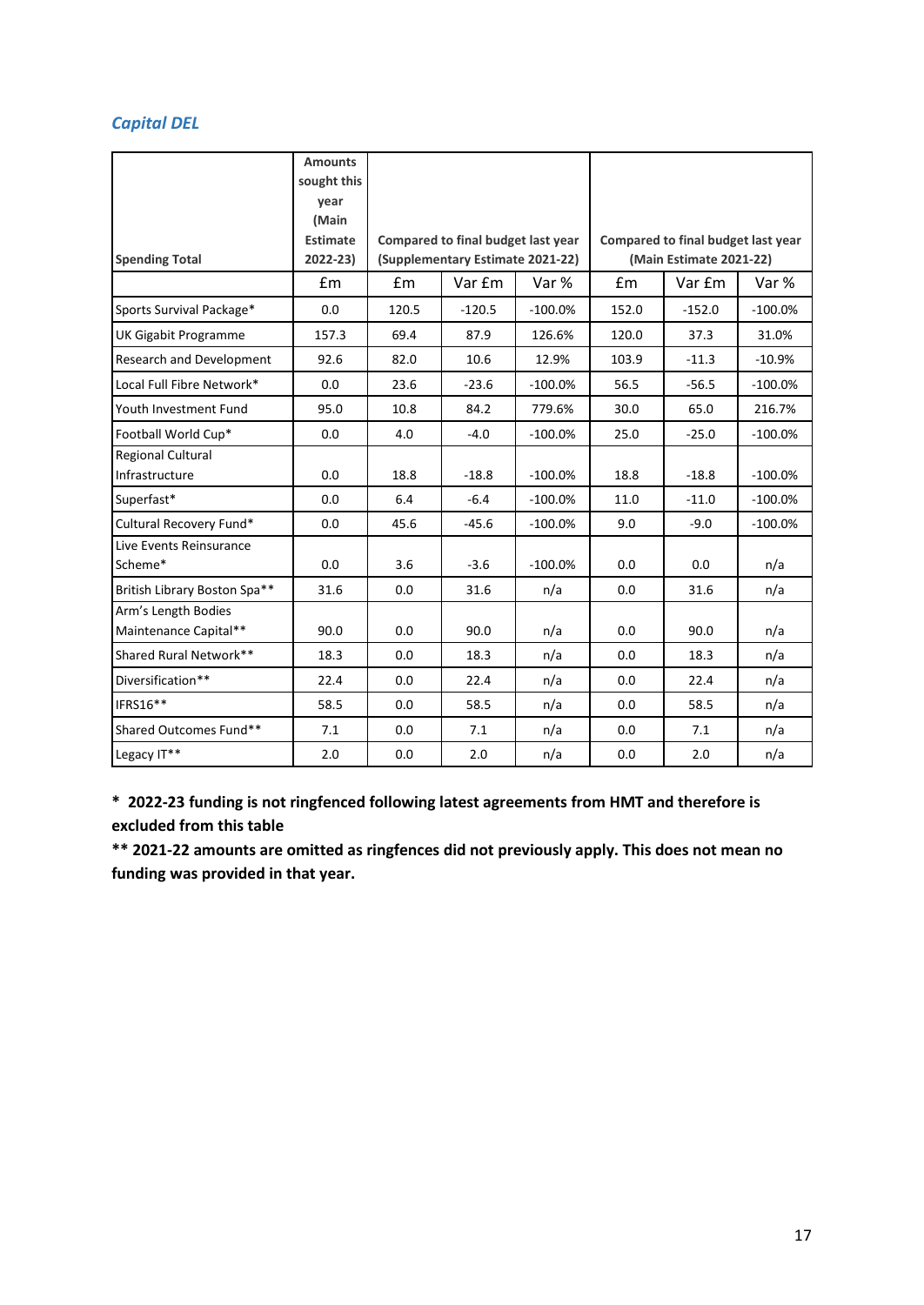# 2.4 Changes to contingent liabilities

There have been movements in the estimates for existing indemnity scheme in relation to the following areas:

- British Museum is broadly in line with last year. A decrease from £1,450m to £1,198m for high value international loans coinciding (Stonehenge, Feminine Power and Beirut exhibitions and Decoding Hieroglyphs, Modern China, and Luxury exhibitions);
- National Gallery has increased from £4,150m to £6,827m. Doubled exhibition activity compared with previous year's programme, with high value international loan exhibitions running concurrently (major exhibitions including Raphael, Freud, and After Impressionism);
- National Maritime Museum broadly in line following a mid-year increase last year. It has increased from £295m (increased mid year to £405m) to £375m with long term loans and a high value Canaletto exhibition with items valued at £200m;
- National Portrait Gallery has increased. Last year £27m to £96m. This reflects the planned Reopening of the National Portrait Gallery in Spring 2023 after 2 years closed for major refurbishment;
- TATE (all Tate Sites: Tate Britain, Tate Liverpool, Tate Modern, Tate St Ives, Tate Store) an increase from £1,893m to £4,292m to reflect high value exhibition and long term loans and a £3bn Exhibition Programme at Tate Modern;
- Victoria and Albert Museum a decrease from £1,205m to £828m. Less than previous year but includes Faberge and Donatello Exhibitions with significant high profile and high value loans;
- The ceiling for Non-Nationals has increased from £4.2bn to £6bn to reflect high value international exhibitions (including Royal Academy – Francis Bacon £1.6bn)

## 3. Priorities and performance

### 3.1 Spending Review Provisional Priority Outcomes

At the 2021 Spending Review, DCMS agreed four priority outcomes for the coming year:

- 1. Increase economic growth and productivity through improved digital infrastructure
- 2. Grow and evolve our sectors domestically and globally, in particular those sectors most affected by Covid, including culture, sport, civil society, and the creative industries
- 3. Increase growth through expanding the use of data and digital technology and increasing innovation, while minimising digital harms to the UK's economy, security and society
- 4. Enhance the cohesiveness of our communities and nations including through major events and ceremonial occasions, and reduce inequalities of participation in society, particularly among young people